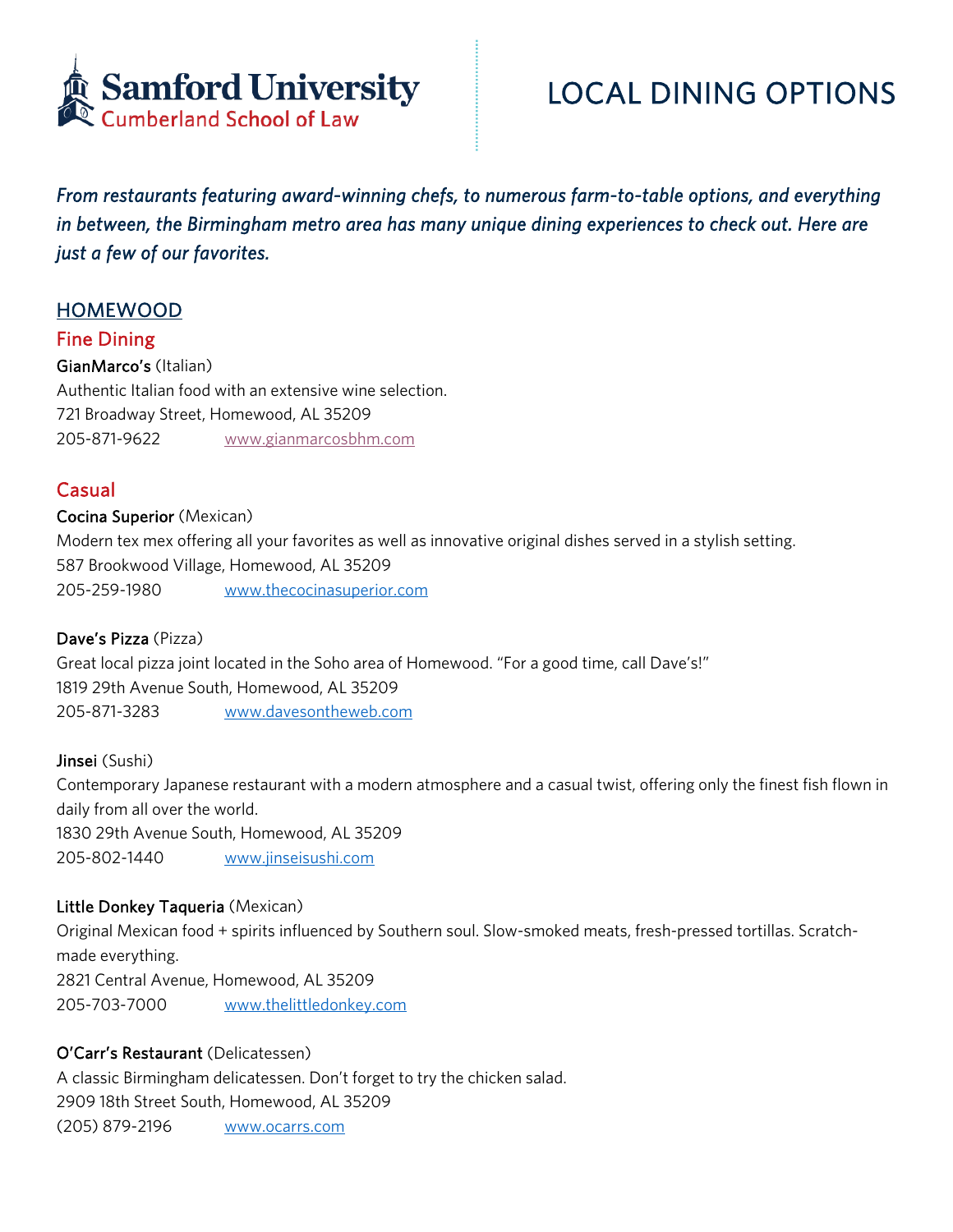

# LOCAL DINING OPTIONS

# Pizzeria GM (Pizza)

The Gianmarcos brothers' newest venture that features pizza and graffiti as what they call "old school art forms and expressions of creativity." 600 Oak Grove Road, Homewood, AL 35209 205-905-3266 www.pizzeriagm.com

# Real & Rosemary (American)

Fast-casual concept focusing on fresh vegetables, whole foods and lean proteins. 1922 29th Avenue South, Homewood, AL 35209 205-820-7199 www.realandrosemary.com

#### Urban Cookhouse (American)

Locally-owned establishment focused on locally-sourced menu options that vary seasonally. 1920 29th Avenue South, Homewood, AL 35209 205-879-0883 www.urbancookhouse.com

# DOWNTOWN

# Fine Dining

# Bettola (Italian)

A casual upscale restaurant located in Birmingham's Lakeview district. Founded by award-winning chef James Lewis, Bettola offers a wonderful array of foods from the Campania region of Italy in a warm and modern setting. 2930 3rd Avenue South, Birmingham, AL 35233 205-731-6499 www.opentable.com/bettola-birmingham

# Bottega/Bottega Café (Italian American)

James Beard-winning chef Frank Stitt's restaurant located in the historic Bottega Favorita building. Italy inspires the cuisine, carefully crafted by linking ingredients from the American South and artisanal producers from the Italian countryside. Bottega is the more formal dining room, while the café side is less formal. 2240 Highland Avenue South, Birmingham, AL 35205

205-939-1000 www.bottegarestaurant.com

# Chez Fon Fon (French American)

Frank and Pardis Stitt's cozy, casual French bistro that transfers you to Paris, Lyon or Nice. 2007 11th Avenue South, Birmingham, AL 35205 205-939-3221 www.fonfonbham.com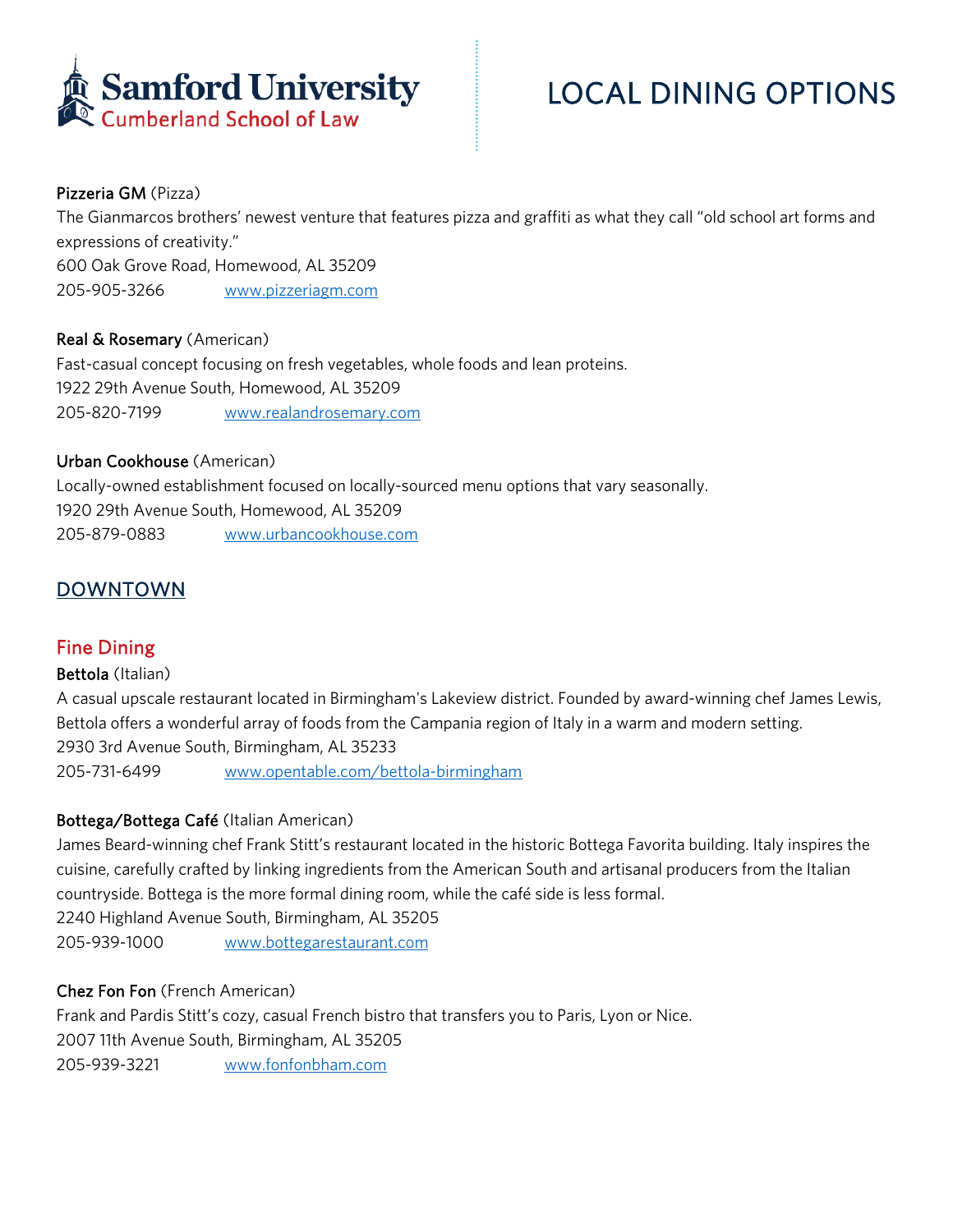

# Highlands Bar & Grill (French American)

Frank and Pardis Stitt invite you to enjoy a French-inspired Southern dinner, where exquisite food and gracious service combine to create one of America's great restaurants. Since 1982, diner have come to mark special occasions, conduct business dinners or just drop by for a late evening supper in the inviting atmosphere of the main dining room or bar area.

2011 11th Avenue South, Birmingham, AL 35205 205-939-1400 www.highlandsbarandgrill.com

# Hot and Hot Fish Club (French/Southern)

The Hot and Hot Fish Club takes a modern approach to blending French, Southern, and California-styles of cooking, set against the backdrop of downtown Birmingham. The airy dining room and connecting bar offer ever-changing dishes and cocktails executed by James Beard-award winning Chef/Co-Owner Chris Hastings.

2901 2nd Avenue South, Suite 110, Birmingham, AL 35233

205-933-5474 www.hotandhotfishclub.com

#### Ocean (Seafood)

Voted Best Restaurant, Best Chef, and the recipient of AAA Four Diamond Award for the past twelve years, Ocean offers fresh seafood in an exciting and contemporary atmosphere.

1218 20th Street South, Birmingham, AL 35205

205-933-0999 www.oceanbirmingham.com

# OvenBird (Southern/International)

OvenBird is Chris and Idie Hastings' live fire, casual restaurant. The menu focuses on the amazing seasonal southern ingredients we know and love in a small plate format that takes inspiration from the live fire traditions of Spain, Portugal, Uruguay, Argentina and of course the American South. 2901 2nd Avenue South, Suite 110, Birmingham, AL 35233 205-957-6686 www.ovenbirdrestaurant.com

# Roots & Revelry (Southern/International)

An energetic tribute to fun fine dining. Awarded AL.com's Best New Restaurant in Birmingham in 2017, R&R operates on the 2nd Floor of the beautifully renovated Thomas Jefferson Tower in Downtown Birmingham. 1623 2nd Avenue North, Birmingham, AL 35203

205-730-1907 www.roots-revelry.com

# **Casual**

# 5 Points Public House & Oyster Bar (Seafood/Pub)

A public house and oyster bar in a relaxed gathering spot that's perfect for locals.

1210 20th Street South, Birmingham, AL 35205

205-918-0726 www.5pointpublichouse.com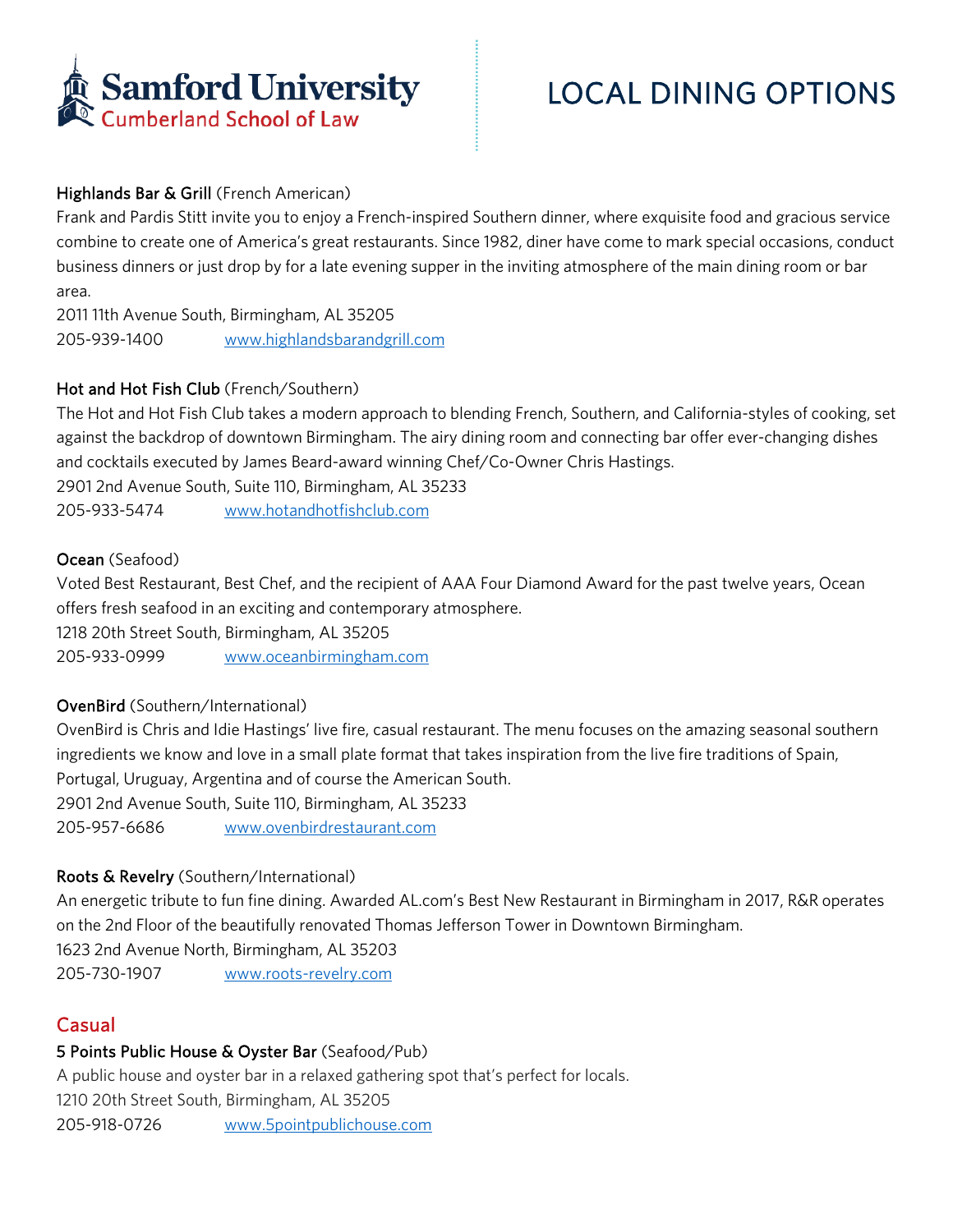

# Automatic Seafood and Oysters (Seafood)

ASO aims to blend fine dining with a friendly atmosphere where everyone is welcome, always offering a variety of seafood dishes, featuring fish primarily sourced from the Gulf of Mexico, oysters from waters along the Southern and Eastern coastlines, as well as a selection of land-based produce and proteins.

2824 5th Avenue South, Birmingham, AL 35205

205-580-1600 www.automaticseafood.com

#### Babalu (Tacos and Tapas)

Gourmet tacos, Spanish-style tapas and hand-crafted cocktails with a Southern twist. 2808 7th Ave S #117, Birmingham, AL 35233 205-297-0200 www.babalutacos.com

#### Bamboo on 2nd (Asian)

This Asian-inspired restaurant and bar is located in Birmingham's downtown loft district. The menu includes sushi rolls, noodle bowls, small plates, a variety of skewered and Asian inspired salads.

2212 2nd Avenue North, Birmingham, AL 35203

205-703-0551 www.bambooon2nd.com

# Carrigan's Public House (American)

Airy, industrial spot with a patio & roof deck for upscale pub fare, craft beer & seasonal cocktails.

2430 Morris Avenue, Birmingham, AL

205-440-2430 www.carriganspub.com

# El Barrio (Mexican)

Inspired by multi-regional Mexican cuisine, urban design and locally-sourced ingredients, El Barrio bridges the gap between the typical Mexican restaurant and a bustling bar and grill.

2211 2nd Avenue North, Birmingham, AL 35203 205-868-3737 www.elbarriobirmingham.com

# East West (Asian Fusion)

Laid-back choice for eclectic bites that combine flavors from Eastern & Western cuisines. 2306 2nd Avenue North, Birmingham, AL 35203 205-202-4496 www.eastwestbirmingham.com

#### Five (American)

FIVE makes it easy; they offer five dinner specials, five white wines, and five red wines. They also have a bar stocked with everything you need and nothing more. When you only have five entrées, they had better be good—and they always are!

744 29th Street South, Birmingham, AL 35233 205-868-3841 www.five-bar.com/birmingham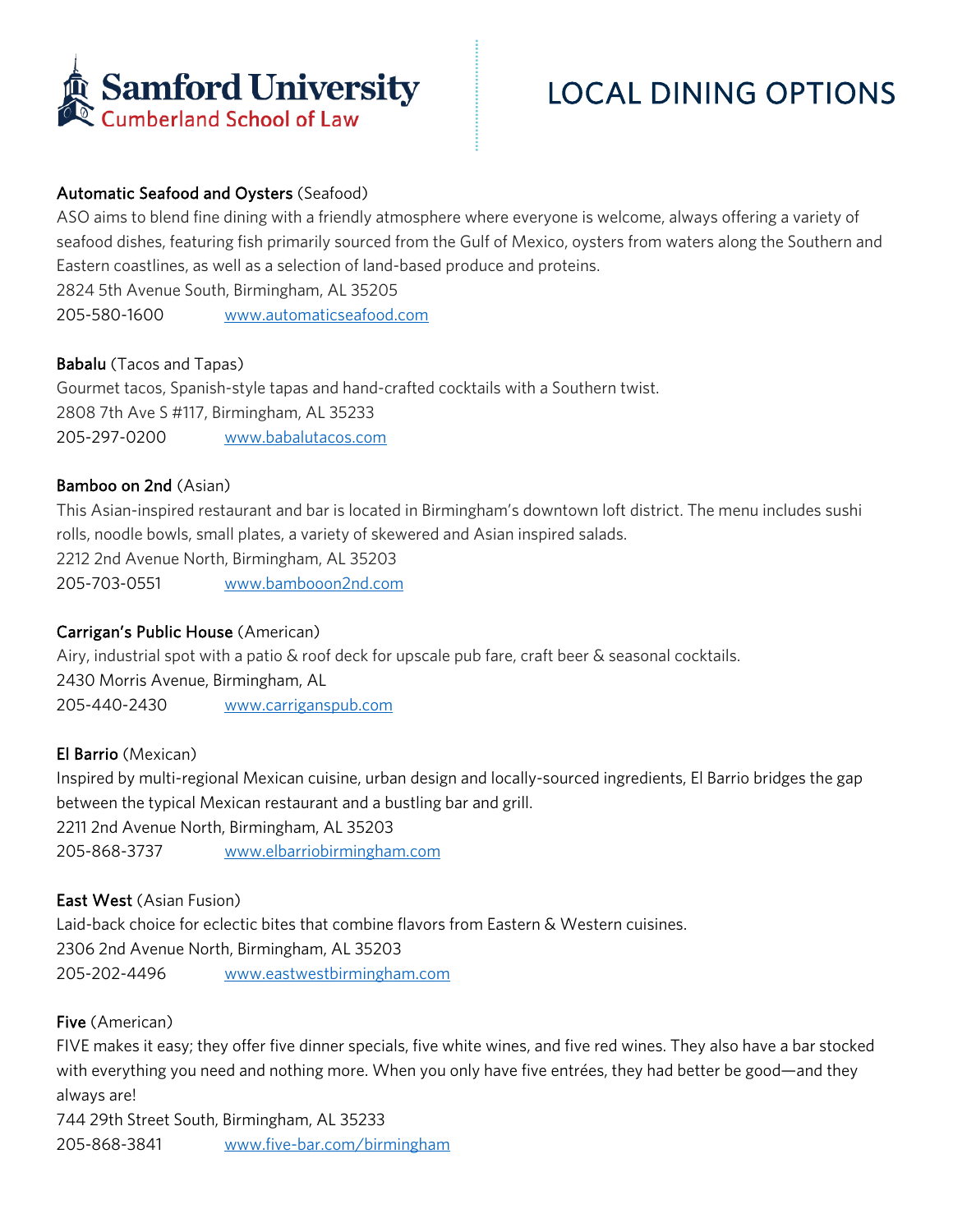

# LOCAL DINING OPTIONS

#### Paramount (American)

Food, Drinks, Games. A downtown bar arcade focusing on all-natural burgers, hot dogs and sandwiches. A great place to grab some good grub and catch up with friends. 200 20th Street North, Birmingham, AL 35203 205-320-2824 www.paramountbirmingham.com

#### Slice (Pizza)

Mouth-watering pizzas cooked in a natural stone oven and served with the tastiest brews around, located in the Lakeview District. 725 29th Street South, Birmingham, AL 35233 205-715-9300 www.slicebirmingham.com

#### The Southern (Southern American)

Located in the Uptown District, The Southern creates a casually chic atmosphere offering the best entertainment with the hospitality of a true southern gem. The Southern-inspired menu has quickly become a local favorite offering acclaimed southern delicacies.

2301 Richard Arrington, Jr. Boulevard, Suite 300, Birmingham, AL 35203 205-278-7270 www.thesouthernbirmingham.com

# MOUNTAIN BROOK

# Fine Dining

#### Dyron's Lowcountry (Seafood)

Restaurant focused on fresh, local food made with whole ingredients, inspired by the lowcountry cuisine of South Carolina. Menu selections include oysters, she-crab soup, and their popular shrimp and grits entree. 121 Oak Street, Mountain Brook, AL 35213 205-834-8257 www.dyronslowcountry.com

# Ollie Irene (French)

Bustling neighborhood French bistro. 75 Church Street, Mountain Brook, AL 35213 205-769-6034 www.ollieirene.com

# Vino (European)

An intimate dining spot featuring an array of fresh, simple, and healthy Mediterranean and Italian-inspired menu options, along with an extensive wine collection. Enjoy indoor seating or dine on the patio, overlooking English Village. 1930 Cahaba Road, Mountain Brook, AL 35223

205-970-8404 www.vinobirmingham.com